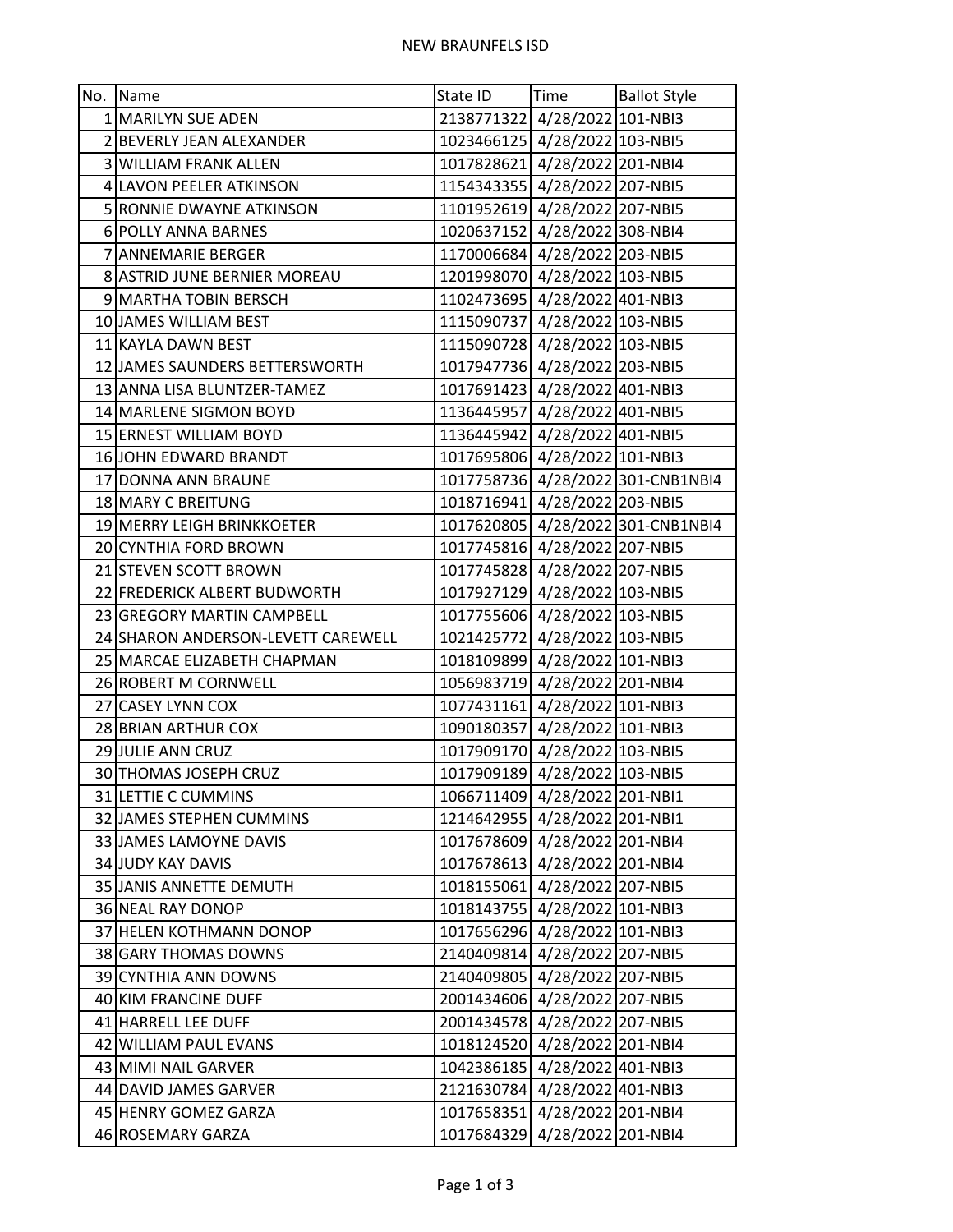| 47 ROGER FREDDY GAWLITTA      | 1023406137 4/28/2022 103-NBI5 |                                   |
|-------------------------------|-------------------------------|-----------------------------------|
| 48 CLARA JANE GAWLITTA        | 1023406128 4/28/2022 103-NBI5 |                                   |
| 49 MATT H GONZALES            | 1017745270 4/28/2022 302-NBI1 |                                   |
| 50 MARY ANN CZYEWSKI GONZALES | 1017745262 4/28/2022 302-NBI1 |                                   |
| 51 JOSEPH C GRIST             |                               | 1017659361 4/28/2022 301-CNB1NBI3 |
| 52 TERRENCE LEE GROVE         | 1039828728 4/28/2022 203-NBI5 |                                   |
| 53 TERESA MARIE GUERIN        | 1147777137 4/28/2022 401-NBI3 |                                   |
| 54 CHERYL ANN GWEEN           | 2159084979 4/28/2022 401-NBI5 |                                   |
| 55 MARGI ANN HANDRICK         | 1017724350 4/28/2022 401-NBI5 |                                   |
| 56 JILL ANNETTE HANKE         | 2179704669 4/28/2022 103-NBI5 |                                   |
| 57 MARK FREDERICK HANKE       | 2178006916 4/28/2022 103-NBI5 |                                   |
| 58 JAMES PATRICK HANSON       | 1017647729 4/28/2022 207-NBI5 |                                   |
| 59 GINGER MARIE HANZ          |                               | 1017694161 4/28/2022 308-CNB1NBI4 |
| 60 JOHN W HILLJE              | 1178690079 4/28/2022 203-NBI5 |                                   |
| 61 MALLORY SCHRADE HINES      |                               | 1149318902 4/28/2022 308-CNB1NBI3 |
| 62 MICHAEL WAYNE JACKSON      | 2154168587 4/28/2022 203-NBI5 |                                   |
| 63 MARTHA SUE JACKSON         | 2154168560 4/28/2022 203-NBI5 |                                   |
| 64 DAVID ARTHUR KNEUPER       | 1130645973 4/28/2022 308-NBI3 |                                   |
| 65 TERESA DAWN LINNARTZ       | 1026458778 4/28/2022 101-NBI3 |                                   |
| 66 ALIDA EUGENIA LUX          |                               | 1017845159 4/28/2022 301-CNB1NBI4 |
| 67 JOE LOPEZ MARTINEZ         | 1067543210 4/28/2022 201-NBI4 |                                   |
| 68 ESTHER VALDEZ MARTINEZ     | 1067554740 4/28/2022 201-NBI4 |                                   |
| 69 MARTHA JAYNE MCALLISTER    | 1017726492 4/28/2022 401-NBI3 |                                   |
| 70 CAROLYN ELEANOR MCDANIEL   | 1188067728 4/28/2022 101-NBI3 |                                   |
| 71 MARK ORA MCDANIEL          | 1188067374 4/28/2022 101-NBI3 |                                   |
| 72 KENNETH CHARLES MCDONNELL  | 1018002800 4/28/2022 308-NBI3 |                                   |
| 73 CLAUDIA KAY MENDENHALL     | 1017750139 4/28/2022 101-NBI3 |                                   |
| 74 KRISTEN LEIGH MILLER       | 1058611197 4/28/2022 203-NBI5 |                                   |
| 75 JOEY DALE MILLER           | 2178572952 4/28/2022 203-NBI5 |                                   |
| 76 JAMES THOMAS MILLER JR     | 1018123897 4/28/2022 103-NBI5 |                                   |
| 77 JASON TODD MINUS           | 1127855912 4/28/2022 101-NBI3 |                                   |
| 78 STEPHEN D MIRANDA          | 2147740856 4/28/2022 203-NBI5 |                                   |
| 79 CAROL SKOOG MIRANDA        | 2175841621 4/28/2022 203-NBI5 |                                   |
| 80 GREGORY LEE MONGE          | 2126339013 4/28/2022 101-NBI3 |                                   |
| 81 SHARON HODGES MONGE        | 1017667627 4/28/2022 101-NBI3 |                                   |
| 82 EVELYN MARIE NIELSON       | 1023421130 4/28/2022 101-NBI3 |                                   |
| 83 RICHARD CARLYLE NIELSON    | 1023421111 4/28/2022 101-NBI3 |                                   |
| 84 CHAD LOUIS NOLTE           | 1021756125 4/28/2022 401-NBI3 |                                   |
| 85 SANDRA JEAN NOLTE          | 1017665650 4/28/2022 401-NBI3 |                                   |
| 86 RANDOLPH PAUL OAKES        | 1017916628 4/28/2022 203-NBI5 |                                   |
| 87 GREGORY LEN ODENTHAL       | 2177817195 4/28/2022 207-NBI5 |                                   |
| 88 STEPHEN RUSSELL OVERMAN    | 1017792290 4/28/2022 203-NBI5 |                                   |
| 89 DOROTHY NELL OVERMAN       | 1017881517 4/28/2022 203-NBI5 |                                   |
| 90 MICHAEL JED POLAY          | 1146515554 4/28/2022 203-NBI5 |                                   |
| 91 MICHAEL GOODMAN POSTON     | 1017908862 4/28/2022 203-NBI5 |                                   |
| 92 PATRICIA DIANNE RAY        | 1024189870 4/28/2022 103-NBI5 |                                   |
| 93 CHERIE F RINEHART          | 1017751713 4/28/2022 101-NBI3 |                                   |